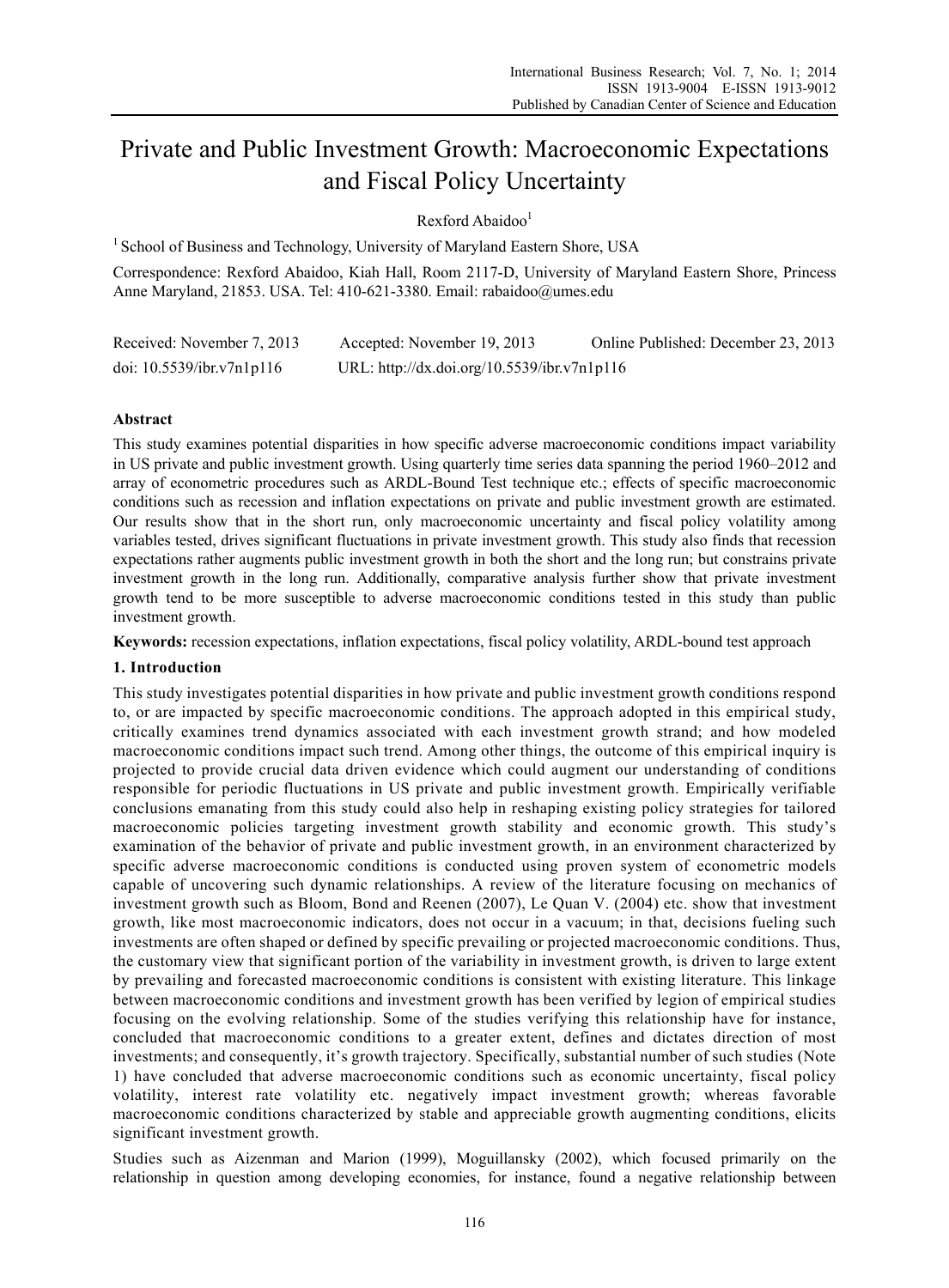private investment growth and several macroeconomic and uncertainty measures. In a related study, Federer (1993) also concluded that macroeconomic uncertainty has significant negative impact on US equipment investment growth. These conclusions, which to some extent captures conditions in both developed and developing economies (as well as others to be discussed in later sections), suggest that apart from known traditional determinants of investment growth such as loan supply, interest rate etc., investment growth dynamics are also inherently defined by prevailing macroeconomic conditions. This conclusion is supported to some extent by recent US economic performance data. For instance, reviewed quarterly historical US investment growth data show that investment growth, tend to contract significantly during periods of economic decline or heightened macroeconomic uncertainty, and rebound during periods characterized by reverse conditions. Again, macroeconomic performance data from the Federal Reserve Economic Database (FRED), also show that US net domestic investment growth, recorded its most significant percentage decline since the 1960s, in 2008 in responds to the recession of 2008. These facts, to some extent supports prevailing view that investment growth, all things being equal, trend with prevailing macroeconomic conditions.

Like most developed and developing economies around the world, the US economy experienced significant decline in structural growth during the recent global economic decline brought about by the 2008 recession. Since this economic episode which negatively impacted key component of GDP growth (consumption, investments etc.), there have deliberate ongoing efforts and measures geared towards accelerating growth among various sectors of the economy. Current macroeconomic data however, suggests these efforts by the federal and state governments have not been entirely successful in putting the economy back on desired economic growth trajectory. Although recent (2013) trends in the real estate sector, the stock market, consumption expenditures, etc. are significantly better compared to trends in periods immediately after the recession of 2008, the same economic data also shows the US economy in general still lag behind macroeconomic conditions that existed prior to the 2008 recession. Domestic investment growth for instance, has not fully recovered from the 2008 economic shock; a condition which this study believes could be attributed to lingering macroeconomic uncertainty and less reliable or informative economic signals. This view that macroeconomic uncertainty could be responsible for constrained US investment growth in recent years is consistent to some degree with projections of rational expectations theory; which predicts rational behavior on the part of the average investor. Existing empirical findings (based on this theory) suggest that in periods of significant macroeconomic perturbations, viability or profitability signals associated with most investment projects become distorted; making it extremely difficult for investors to accurately assess potential viability of projects of interest. In such condition, rational expectation theory project that rational investors whose ultimate goal is to maximize profit utilizing all available information, will often defer on proposed investment projects until they can predict how prevailing conditions will impact such investments. Thus, prevailing and projected macroeconomic conditions to a greater degree defines the extent of investment growth by impacting investor behavior.

# *1.1 Theories of Investment Growth: A Succinct Account*

This section provides succinct account of evolving theories formulated to explain investment growth dynamics. The section examines three of the leading theories on dynamics of investment growth. A quick review of these theories show that each theory tend to attribute variability in investment growth to varied factors or conditions in its assessments of factors responsible for investment behavior. Most of the factors or conditions identified by the theories are mainly industry, firm operational specific or demand driven considerations. This study however, as already noted, takes a different approach by focusing on potential effects of specific macroeconomic conditions (expectations and uncertainty) on private and public investment growth. This section analyzes key conclusions of the following investment theories: the Accelerator Principle, the Jorgenson neoclassical theory, and the Tobin-q investment concept which continue to shape our understanding of mechanics of investment performance. Critical assessment of each of these theories with the exception of the Tobin-q investment framework, suggest that each tend to deliberate on specific procedure in explaining investment growth behavior without specifically capturing effects of expectations or external macroeconomic conditions critical to investment performance. For instance, the accelerator principle, posits that investment growth has a linear relationship with changes in output driven consumer confidence and demand; although one could inherently argue for implied effects of uncertain macroeconomic conditions, the framework does not specifically address the condition (i.e., external macroeconomic effects).

The Jorgenson's dynamic model of investment growth which describes optimal investment behavior based on capital stock adjustment flexibility; also seem to suggest that macroeconomic conditions being considered in this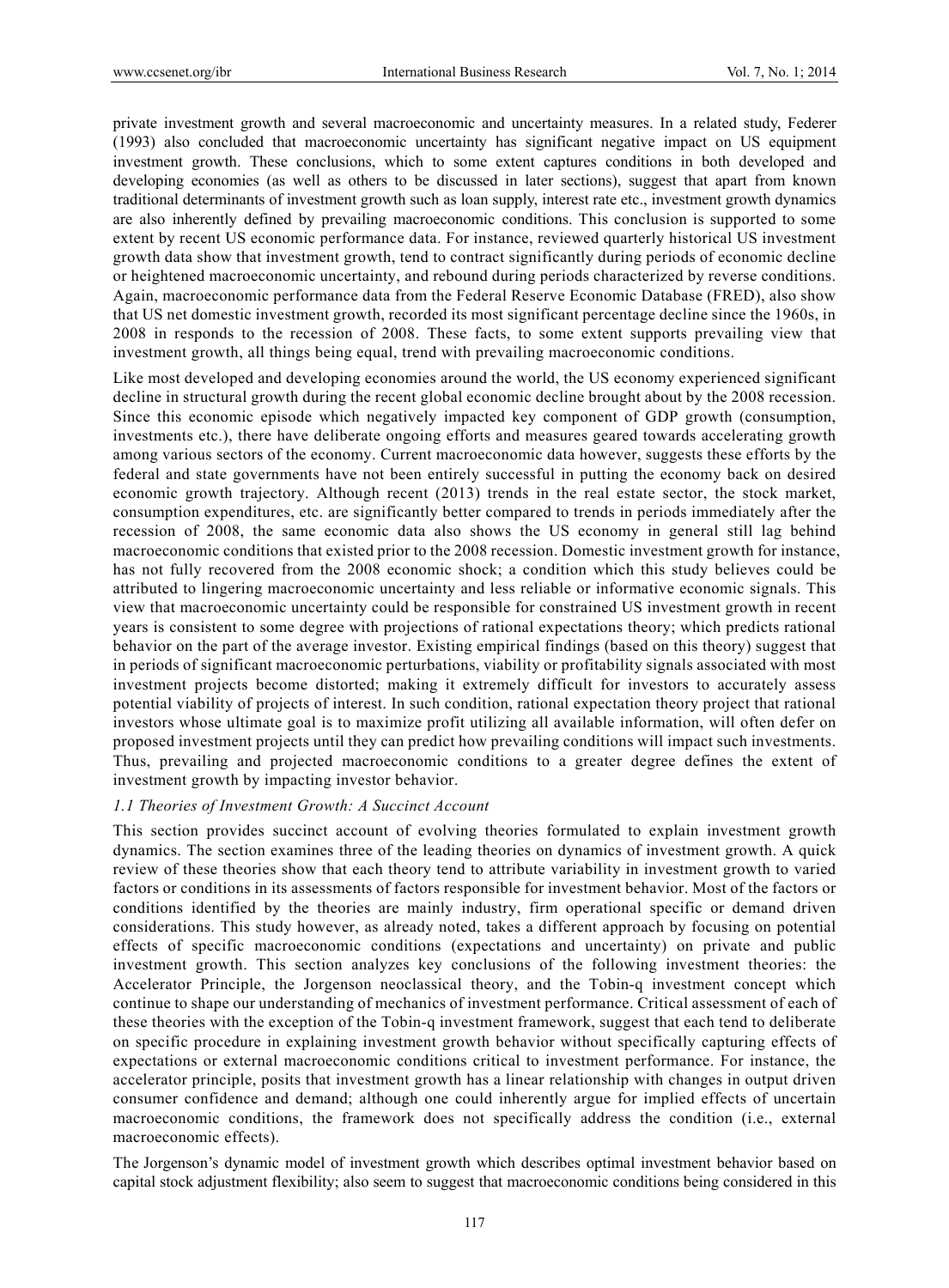study might not be that detrimental to investment growth. Although this investment performance formulation has been shown to be attractive because of its capture of user cost of capital, critics still suggests the framework relies too heavily on ad hoc adjustment mechanism imposed to determine the rate of investment growth (Chirinko, 1993). The Jorgenson framework, for instance somehow seem to imply that there should be no "worries" about the future (that is, dire macroeconomic expectations for instance might not impact significantly on investment growth) since firms can adjust capital stock to any change in the environment. The Tobin-Q investment formulation, an investment concept propounded by Tobin J. (1969) on the other hand, argues that the rate of investment (growth) is a function of Q, (Tobin's Q) that is, the ratio of market value of new additional investment to its replacement cost. This investment framework suggests that if Q is greater than one  $(Q > 1)$ , then an additional investment by a firm would make economic sense because projected profits generated would exceed the cost of firm's assets. However, if Q is less than one  $(Q \le 1)$  then, the potential for losses will serve as disincentive to embark on any investment or engage a firm's assets. Thus, according to this framework, the level of Q facing firms constitutes the dominant condition determining investment growth dynamics all things being equal.

However, unlike these investment frameworks which continue to spearhead our understanding of investment growth dynamics, this study rather focuses on how public and private components of general US investment growth, respond to specific macroeconomic conditions or external macroeconomic stimuli. This approach does not seek to merely verify whether specific macroeconomic conditions constrain investment growth or otherwise; in that, there is sufficient empirical evidence to that effect already in the present literature. The approach adopted in this study rather verifies potential differences in the magnitude of how modeled macroeconomic variables impact public and private strands of US investment growth in a comparative analysis. Methodology employed in this inquest is modeled on the assumption that public and private investment growth might not respond in a similar manner to specific external macroeconomic condition or stimulus. For instance, this study anticipates significant disparity in how private and public investment growth responds to unique macroeconomic condition such as inflation expectations. If disparity in how these investment components responds to macroeconomic condition is detected, the phenomenon will provide strong evidence to the effect that one-sided investment policy drive, might not be enough to promote significant growth in overall investment; since the two investment components might require different policy approaches. This study further projects that conditions such as macroeconomic uncertainty, inflation expectations etc. may not impact private and public (federal government and states) investment growth proportionally. Again, if it is found for instance, that private investment growth respond more to macroeconomic uncertainty than public investment growth; then, the condition could be an indication that in periods of significant macroeconomic uncertainty federal and state governments tend to be more active in their investment drive; often in an attempt to shore-up the economy; whereas private investors rationally restrict investment growth.

# **2. Structure of US Private and Public Investment Growth**

Historical trend analysis of US private and public net domestic investment growth show that, over the past five decades (1960 to 2013), quarterly growth conditions associated with the two investment strands have varied significantly. Graphical plot of the historical data associated with the two investment strands for instance, indicate that public investment growth dynamics over the period under review have been significantly more volatile compared to net domestic investment growth in the private sector. Figures 1 and 2, illustrates quarterly investment growth dynamics associated with US public and private sector investment growth. Figure 1 charts historical private investment growth trend between 1960 and 2012. From this trend depiction, it is evident that historically, private investment growth trend has been fairly stable with the exception of periods during and after the 2008 recession. Conditions during and after the 2008 economic decline is showed to have perturbed a relatively sturdy historical quarterly trend; reaction to this economic shock is captured by significant volatility around the period in question in Figure 1. The same trend conditions however, cannot be said about quarterly growth behavior characterizing public investment growth captured in figure 2.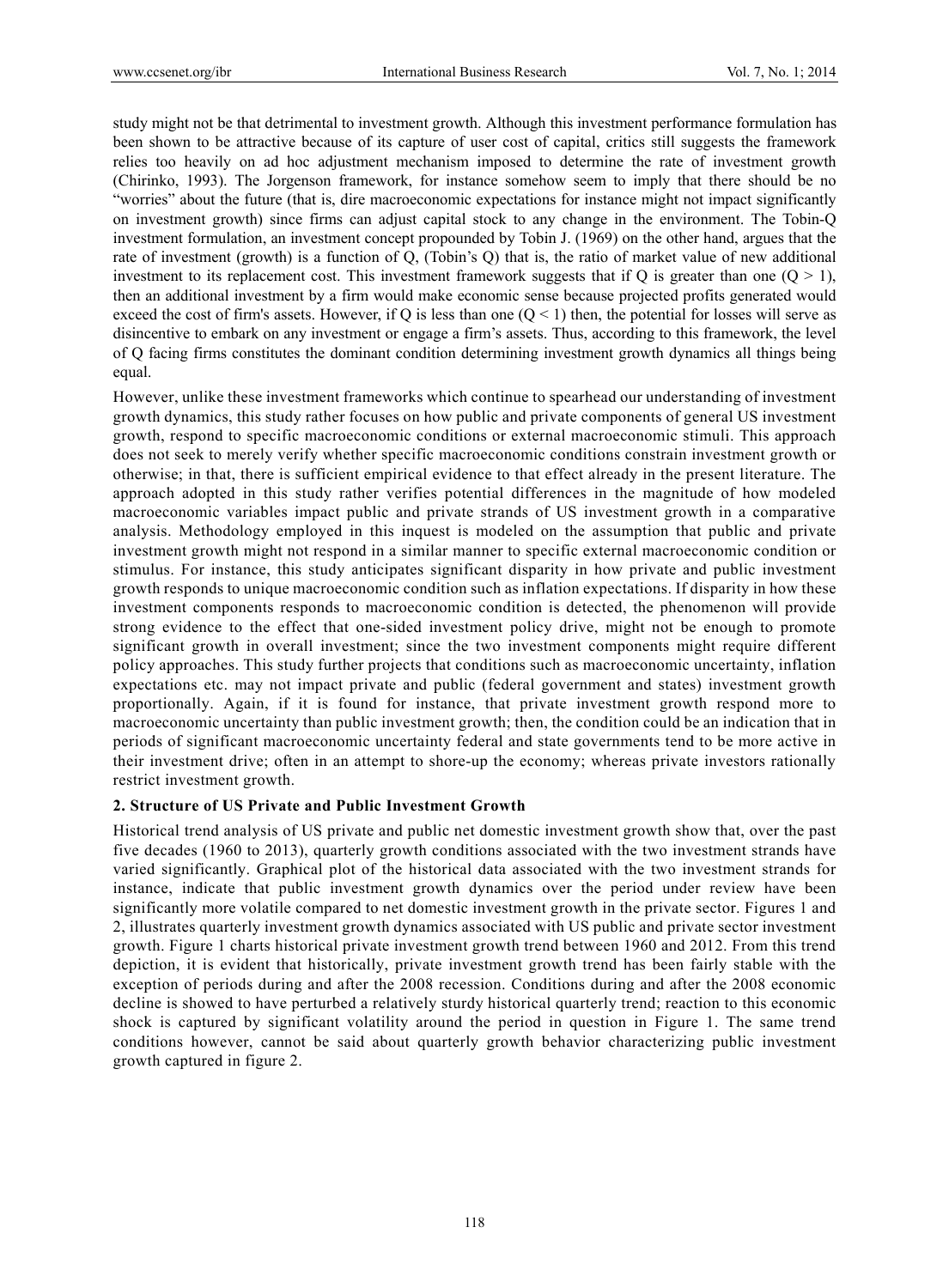

Figure 1. US quarterly private investment growth (percentage change: 1960–2012)

Investment growth trend captured in Figure 2 suggest that public investment growth conditions over the period under consideration, exhibits two major volatile episodes. The first episode occurred in the early part of the 1970s; and the second episode which persisted for significant period of time, lasted from the early part of the 1990s to the early part of the year 2000. These trend features are significantly different from trend conditions captured in figure 1 which suggests US private investment growth conditions tend to be fairly stable compared to public investment growth. Figure 2 further suggest that compared to private investment growth, public investment growth does not experience much volatility during periods of significant economic perturbation. Comparative analysis of growth trends associated with the two investment strands during the recent recessionary period further show that private investment growth trend experienced significant fluctuations during the recessionary period (2008–2011) than public investment growth which showed a fairly stable trend condition.



Figure 2. US quarterly public investment growth (percentage change: 1960–2012)

#### **3. Macroeconomic Conditions and US Private Investment Growth**

#### 3.1 Macroeconomic Uncertainty and Private Investment Growth

In this study, the extent to which vague macroeconomic conditions influence private investment growth is assumed to depend on the behavior of private investors operating in such business environment. We hypothesize that effects of macroeconomic uncertainty on private investment growth will tend to be more pronounced in business environment dominated by rational investors, than one dominated by investors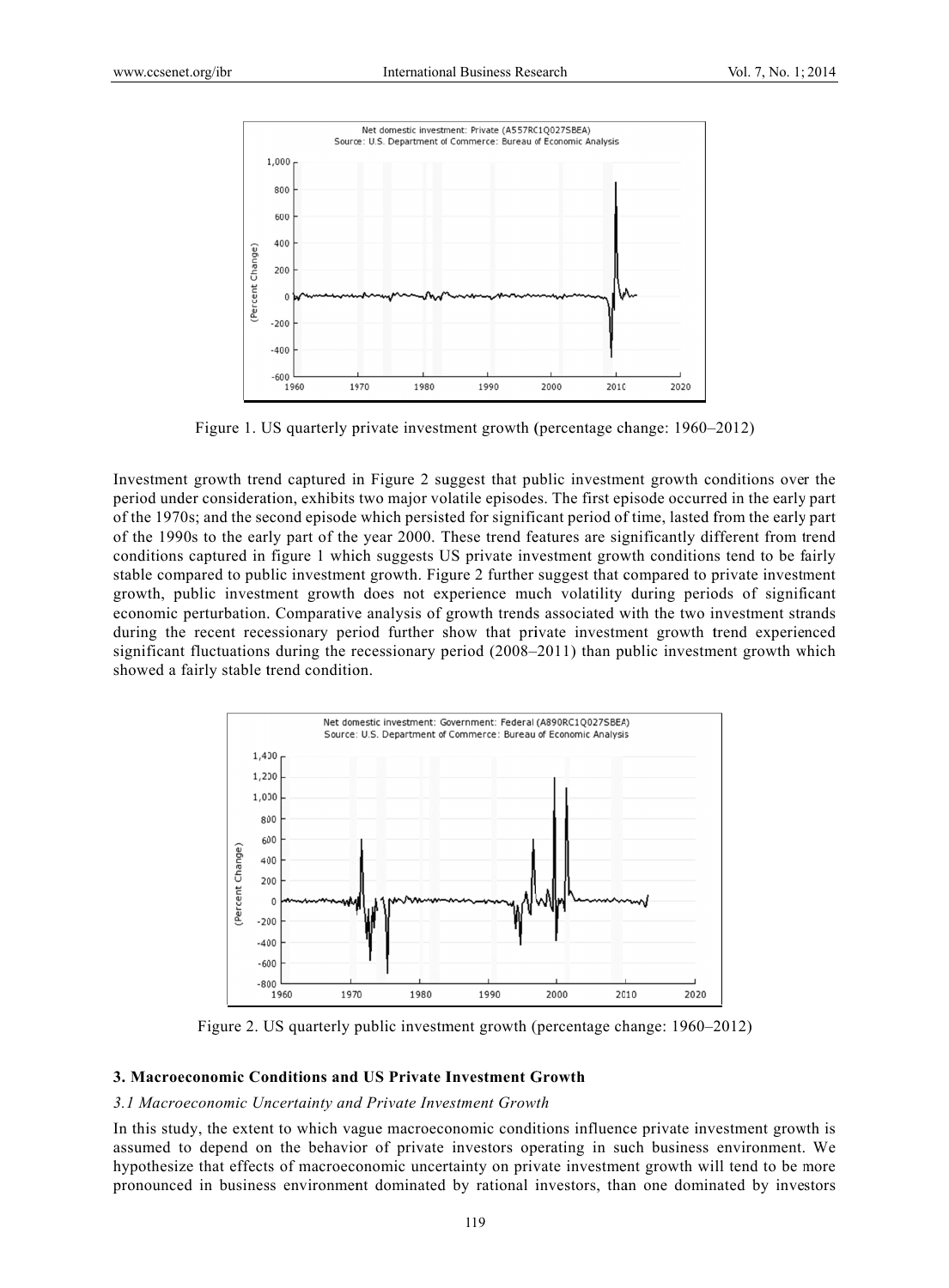whose decisions are less informed by prevailing and projected market conditions. Following this line of reasoning, we posit that all things being equal, private investment growth could be constrained significantly in macroeconomic environment characterized by persistent uncertainty and dominated rational investors. This position stems from the view that in such macroeconomic environment, profitability signals on investments tend to be distorted or are less informative leading to conservative behavior on the part of the average rational investor. Existing literature for instance suggest that, in periods of macroeconomic uncertainty, rational investors often seek to trade off returns from early commitment to invest, with the benefits of increased information which could be gained by delaying proposed investment projects. This behavior is based on the believed that additional information gained during such waiting period could be crucial in making optimal investment decisions. Bernanke B. (1983) for instance, showed that uncertainty generate investment cycles which increases the incentive to hold-off on projects with the hope of gaining additional information before any investment commitment.

Apart from rational behavior analysis which explains how macroeconomic uncertainty influence private investment growth, a review of existing literature further provide evidence in support of the view that macroeconomic uncertainty could be inimical to private investment growth. For instance, in a study focusing on how macroeconomic uncertainty influence private investment growth among developed economies, Federer (1993) showed that macroeconomic uncertainty has negative impact on US equipment investment growth. Again, a submission by Serven (1998) further found existence of systematic and robust negative relationship between uncertainty and private investment growth. Additionally, in an empirical analysis based on an error correction framework, Ahmad, Imtiaz and Qayyum, Abdul, (2008) and (2009) respectively, also showed that Macroeconomic uncertainty has negative impact on private investments. These studies in part, show that significant empirical evidence exist in support of the view that macroeconomic uncertainty correlates negatively with private investment growth. However, as alluded to in an earlier submission, this study is geared towards verifying whether such macroeconomic condition has similar constraining impact on public investment growth in a comparative analysis. Macroeconomic uncertainty variable in this study is modeled as a generalized arch function; GARCH (1, 1) based on US GDP growth; and is meant to capture volatility associated with US economic performance. The following GARCH function is used in estimating macroeconomic uncertainty variable tested in this study.

$$
h_{t} = \omega + \alpha_{1} \varepsilon_{t-1}^{2} + \beta_{1} h_{t-1}
$$
\n(1)

where,  $\alpha_1$  and  $\beta_1$ , are all nonnegative; and  $\omega > 0$ .

#### *3.2 Inflation Expectations and Private Investment Growth*

The notion that decisions made by private firms and individual investors are influenced by relevant market information, including reasonable expectations, is consistent with predictions of rational expectation theory and bounded rationality concept propounded by John Muth, (1961) and Sargent, Thomas J. (1993). Although the debate on how such expectations are formed and how they ultimately impact market decisions is still ongoing, the view that such expectations impacts decisions made by economic actors (such as investors) to some degree, is supported in existing related macroeconomic literature. Most macroeconomic models for instance, are built with implied assumption that economic agents (investors, consumers etc.) maximize utility based on well-defined scale of preference which reflects available information and reasonable expectations. Economic agents such as investors are for instance, deemed to utilize all relevant information including inflation expectations in making crucial business decisions with significant impact on success or failure. These agents will for instance incorporate into their decision making process the potential for inflation; since realization of such condition could impact purchasing power; assets value; and expected gains. Inflation expectations in this instance have been shown to have self-fulfilling property in macroeconomic models; in that, such expectations are often immediately compensated for in ongoing business decisions in the real economy. This self-fulfilling condition, thus, suggests significant correlation between expected inflation, realized inflation and investment growth dynamics.

Bernanke B. (2004) for instance, argued that an essential prerequisite for controlling inflation is controlling inflation expectations; because realized inflation tends to mimic prior inflation expectation trajectory. Giving these background, we project that inflation expectations could stifle private investment growth all things being equal. This projection stems from the belief that inflation expectations might discourage savings; a key driver of investment growth. Additionally, such inflation expectation could also constrains investment growth because businesses in such environment might find it difficult to predict demand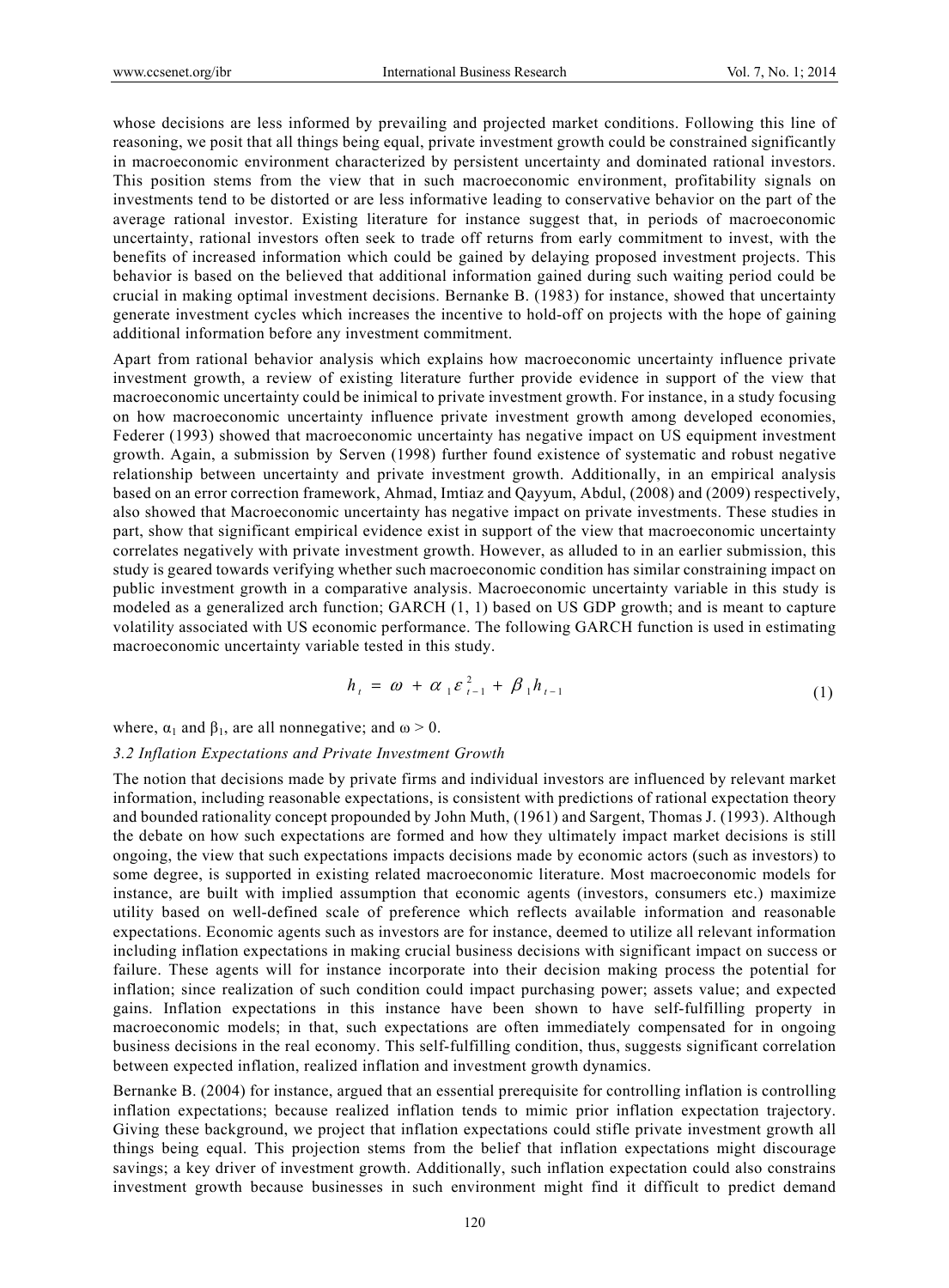conditions due to expectations of significant increase in general price levels. Inflation expectations variable employed in this study is adopted from the Federal Reserve Economic Data (FRED) published by the St. Louis Federal Reserve.

## *3.3 Fiscal Policy Volatility and Private Investment Growth*

According to Chibber and Dailami (1990), and Ndikumana (2005), there are varied channels through which fiscal policy can impact private investment growth. Conclusions from these studies suggest that fiscal policy can influence investment growth through three key channels: (1) impact on volume of savings available for investments via taxes; (2) through investor confidence based on the nature of expected policies; and (3) through tighter fiscal policies which reduces expenditure on investments among corporations. In-depth analysis further indicates fiscal policy volatility defines how these named channels ultimately influence private investment growth. Apart from these conclusions, significant empirical work also exist suggesting significant relationship between variability in prevailing macroeconomic policies (fiscal policy) and investment growth. For instance, in a study focusing on how policy volatility impact private investment decisions among emerging economies, Chen and Funke (2003) submitted that rational investors tend to withhold investments until they are convinced about the effects of existing or expected policies. This conclusion suggests that if investors expect fiscal policies to be favorable to investments, such expectations will have positive impact on current and future investment decisions and vice versa. Additionally, Le Quan (2004) also concludes that policy volatility has significant impact on private investment. Le's study further provided evidence to the effect that variability in government political capacity to enforce policies deemed necessary by investors, could hinder private investment growth. This study consequently, project that all things being equal, fiscal policy volatility, through its effect on the rate of savings, consumer and investor confidence could have dampening effect on investment growth. Fiscal policy volatility variable in this study is estimated using GARCH process similar to one used in modeling macroeconomic uncertainty variable. Garch (1, 1) process in this case captures trend volatility in government revenue, as a means of tracking fiscal policy dynamics.

## *3.4 Recession Expectations and Private Investment Growth*

Recession expectations variable featured in this study captures anticipated macroeconomic environment characterized by significant decline in economic activity among various sectors of an economy. In such environment, rational behavior concept alluded to earlier, again projects significant negative impact on investments growth due to expectations of adverse macroeconomic conditions. In other words, if economic actors (investors) anticipates significant decline in economic activities (Note 2) or if prevailing economic indicators suggest impending recessionary conditions, such condition, is projected to have negative impact on private investment growth because of heightened potential for lower profit margins. A study of existing literature suggests investments growth trajectory tends to revolve around prevailing macroeconomic conditions, as well as investors' ability to make accurate forecast pertaining to future market and macroeconomic conditions. Consequently, a forecast of impending decline in economic activity—i.e., recession expectation; is expected to have negative impact on investment decisions and ultimately, investment growth. For instance, if a forecast of macroeconomic condition such recessionary expectations are found to be credible (a threat to investment viability), investment growth will be negatively impacted because the threat will compel rational investors to hold off on planned projects. From these discussions, it is evident that significant portion of the variability in private investment growth tend to reflects macroeconomic expectations—i.e., forecasted or projected macroeconomic conditions. If private investors envisage significant positive trend in economic activity, such expectation will drive substantial growth in investment in the real economy and vice versa. Positive economic expectations, such as projected sustained growth in consumption expenditures will for instance occasion positive responds among investors bringing about significant growth in investment; however, a forecast of potential decline in consumer confidence could ultimately constrain investment growth. Given these analyses, this study projects that recession expectations—a negative macroeconomic condition, will engender negative responds among private investors; ultimately leading to anemic investment growth. It is further projected that recession expectation will tend to have more constraining effects on private investment growth than public investment growth. These projections are verified in subsequent empirical analysis. Recession expectations variable employed in this study is adopted from the Federal Reserve Economic Data (FRED)—St. Louis Federal Reserve.

## **4. Macroeconomic Conditions and Public Investment Growth**

Reviewed literature identifies legion of factors and conditions as being responsible for fluctuations in public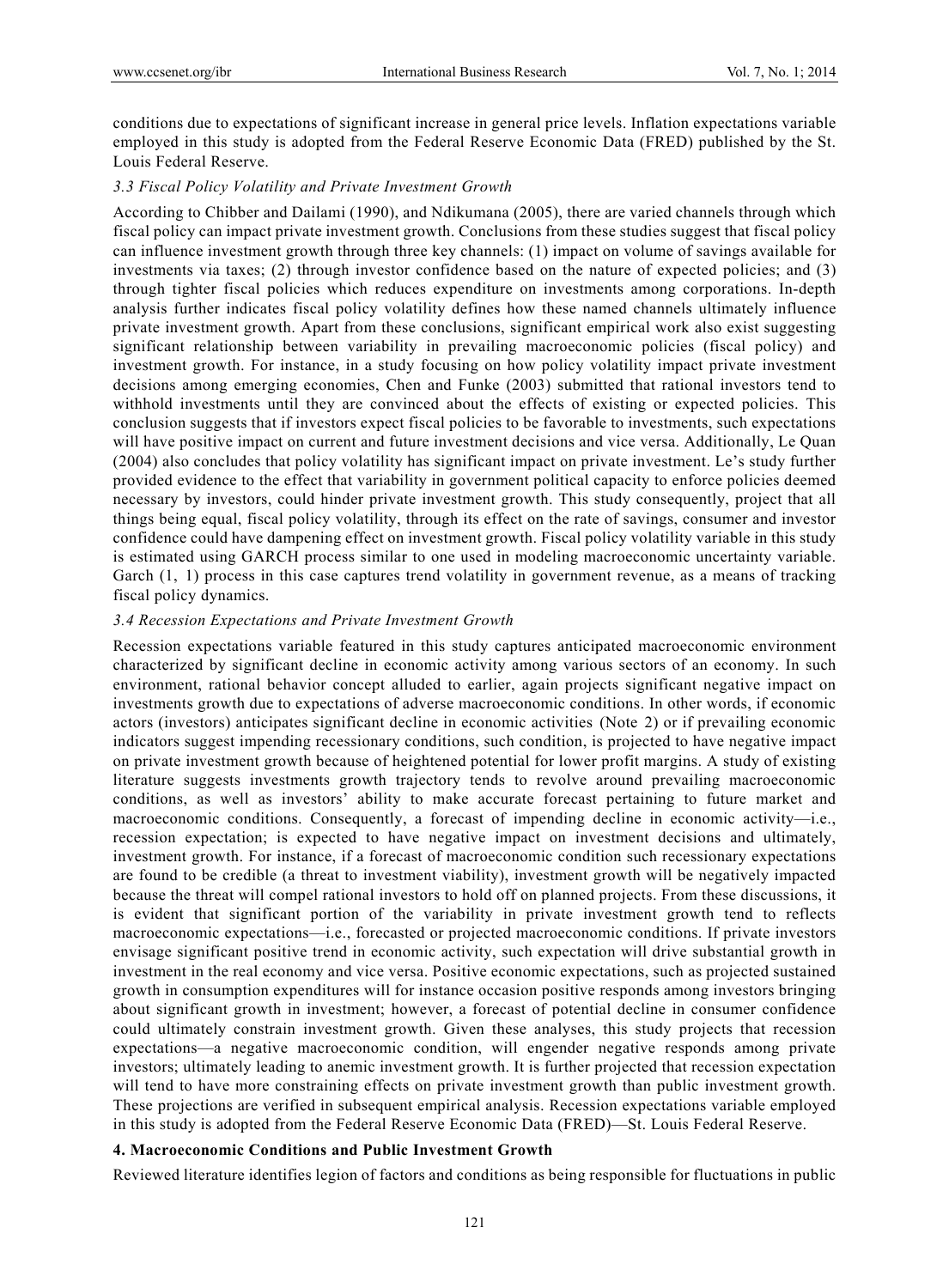investment growth. Although these factors ranges from macroeconomic to geo-political conditions, most of the reviewed studies still points to prevailing macroeconomic condition or performance as a key factor driving public investment growth. For instance, in their assessments of evolution of determinants of public investment in Europe, Välilä T. and Mehrotra A. (2005) found that public investment growth among economies in the European Monetary Union has been determined predominantly by national income (GDP growth), budgetary conditions/policies, and fiscal sustainability considerations. This conclusion suggests that among European economies, prevailing macroeconomic conditions, i.e., national income performance (GDP growth) as well as factors impacting budgetary conditions (fiscal policy considerations) drives public investment growth dynamics. Additionally, in an earlier study focusing on determinants of public investment growth, Galí and Perotti (2003) also concluded that public investment behavior tend to reflect prevailing macroeconomic conditions; and that, a percentage point change in expected output gap, moves up public investment growth by 0.04 percentage points. This conclusion further point to macroeconomic conditions as being a key determinant or factor explaining variability in public investment growth. Turrini (2004), whose study also focused on determinants of public investment growth in the EU, further concludes that public investment (as percentage of GDP) tends to decline with GDP growth and increasing public debt. This condition which further suggests inverse trend relationship between economic performance and public investment growth; thus, establishing another public investment growth—macroeconomic condition link. Apart from these macroeconomic considerations which dominate the literature, there is also significant evidence suggesting that portions of public investments made, tend to be acyclical in nature; that is; such investments tend to occur independent of the overall state of the economy or prevailing macroeconomic conditions. Such investments have been shown to be politically driven or motivated.

If public investment growth is predominantly driven by macroeconomic and at times, acyclical conditions as noted above, then it is likely that macroeconomic conditions modeled in this study could impact its growth trajectory or have absolutely no impact on it. This conclusion stems from the view that, if public investment decisions could be acyclical, then, it's possible for significant amount of public investment to occur regardless of prevailing or projected macroeconomic conditions. In order words, significant growth in public investments could still occur even during periods of significant macroeconomic uncertainty, inflation or recession expectations. Macroeconomic conditions tested in this study projects some form of uncertainty in an economy; however, this notwithstanding, one cannot conclude that such uncertainty or expectations will constrain public investment growth without robust holistic empirical analysis due to potential for acyclical investment decisions. Consequently, no such projections about the association between public investment growth and modeled macroeconomic conditions are attempted in this section; we rather allow empirical results verifying the nature of the relationship between the variables to inform final conclusions.

## **5. Private and Public Investment Growth and Macroeconomic Conditions**

## *5.1 Model Specification*

Controlling for effects of traditionally verified determinants of private and public investment growth such as interest rate, GDP growth etc., relationships between private investment growth; public investment growth; and modeled macroeconomic conditions are tested in a linear framework as follows:

$$
Priv-Inv_t = \alpha_j + \beta Munc + \beta InfExp + \beta FischerVol + \beta RecEx + \varepsilon_t \qquad (2)
$$

$$
Publ-Inv_t = \alpha_j + \beta Munc + \beta InfExp + \beta Fischerol + \beta RecEx + \varepsilon_t \qquad (3)
$$

Where

Priv-Inv<sub>t</sub> and Publ-Inv<sub>t</sub> = Private and Public Investment Growth respectively;

 $Munc_t$  = Macroeconomic uncertainty parameter derived through garch process;

InfEx $p_t$  = Inflation expectations capturing projected increase in general price levels;

 $FiscVol_t = Fiscal Policy volatility;$ 

 $RecEx<sub>t</sub>$  = Recession Expectations, perceived imminent slowdown in economic activities;

 $\varepsilon_t$  = Random error term assumed independent and identically distributed (iid).

Using equations (2) and (3), dynamic private and public investment growth models are estimated via error correction process. This empirical process estimates short and long run relationships between US private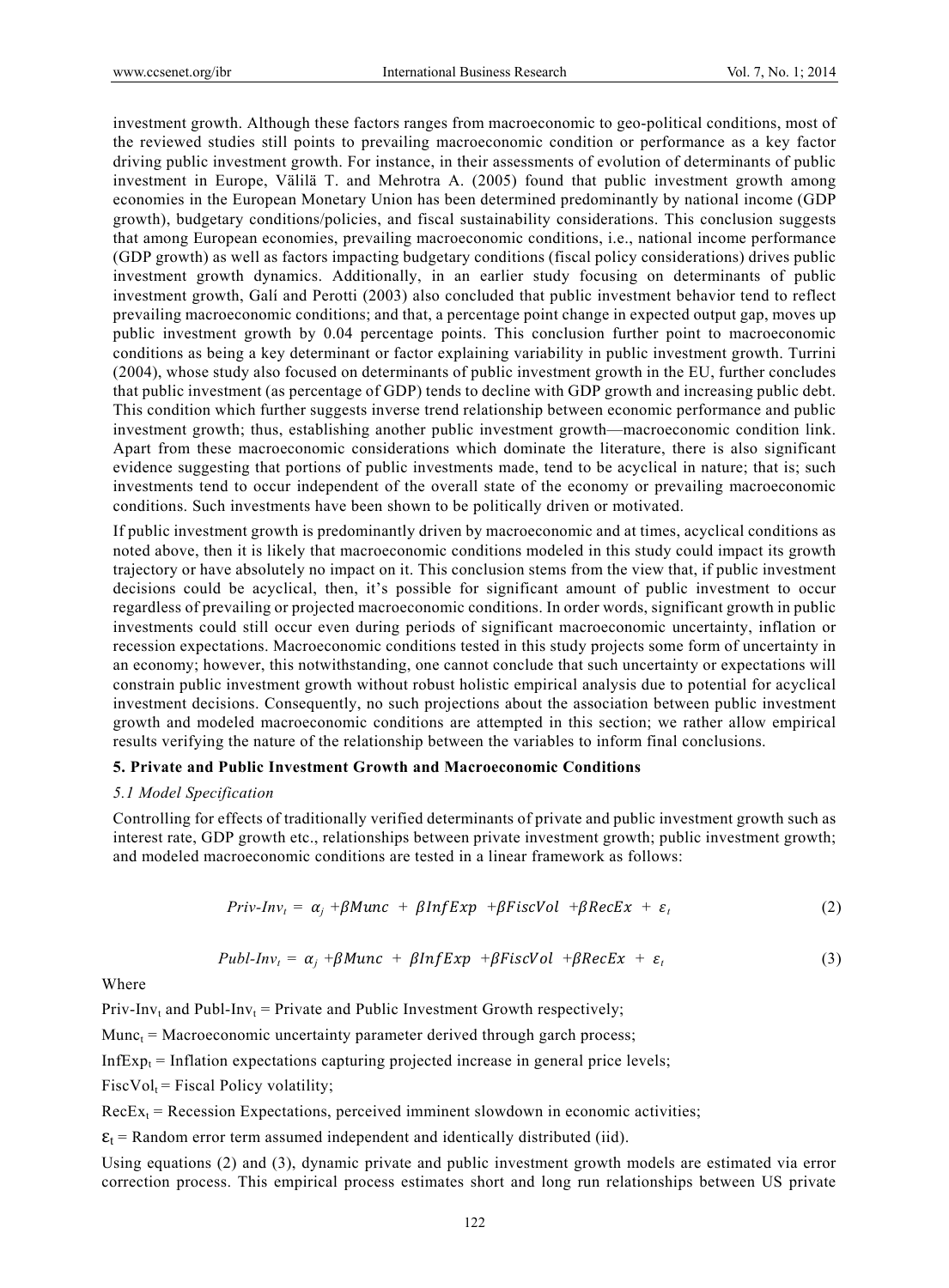investment growth; public investment growth; and stated macroeconomic conditions. This estimation process is achieved using autoregressive distributed lag model (ARDL). ARDL test framework is adopted in this empirical process because it has been shown to yield significant results irrespective of the order of integration of variables in treatment; that is, whether study regressors are purely  $I(0)$ ,  $I(1)$ , or mutually cointegrated; Pesaran et al. (2001). Further evidence provided by Alam and Quazi, (2003), indicates the ARDL approach yield robust estimates even when explanatory variables are endogenous. Additionally, instead of ARDL bound test approach which relies on critical bound values suggested by Pesaran et al. (2001), this study opt for bounds test critical values suggested by Narayan (2004). Critical bound values suggested by Narayan have been shown to be more accurate for small sample data sets (< 500) compared to those propounded by Pasaran et al. (2001) which dominates studies in the finance and economics literature. Following Ahmed Imtiaz and Qayyum Abdul (2007), long run effects of modeled macroeconomic conditions on US private and public investment growth using ARDL technique are modeled from equations (2) and (3) as follows:

$$
Y_{t} = \mu + \Pi_{1} Y_{t-1} + \Pi_{2} Y_{t-2} + \dots + \Pi_{k} Y_{t-k} + e_{t}
$$
\n(4)

Where  $Y_t$  is a vector of dependent and independent variables in the model (Private and Public investment growth, macroeconomic uncertainty, recession expectations, inflation expectations and fiscal policy volatility),  $\mu$ , a vector of constant term, and  $e_t$ , the error or disturbance term assumed to be (iid) with  $(0, \sigma^2)$ . Using the difference notation,  $\Delta$ =1–L, where L is the lag operator; a dynamic error correction model (ECM) of how public and private investment growth responds to modeled macroeconomic conditions can further be derived from as follows:

$$
\Delta Y_{t} = \mu + \sum_{i=1}^{p-1} \Gamma_{i} \Delta Y_{t-i} + \Pi Y_{t-k} + Ecm_{t-1} + e_{t-k}
$$
\n(5)

Where:  $\Gamma_i = - (I - \Pi_1 - \dots - \Pi_i)$ , Ecm = error correction parameter and  $i = 1, 2, 3, \dots k-1$ .

Error correction model in equation (5) estimates how private and public investment growth responds to stated macroeconomic conditions in the short run.

In the following pre-estimation analysis, stationary conditions characterizing variables employed in the study are verified; afterwards, this section proceeds to examine long and short run effects of stated macroeconomic conditions on public and private investment growth in a comparative analysis.

## *5.2 Empirical Estimates, Results and Discussions*

#### 5.2.1 Data and Variables

Comparative empirical analysis conducted in this study utilizes data from St. Louis Fed and Bureau of Economic Analysis. The data is made up of quarterly time series spanning the period 1960 to 2012. Variables employed include, inflation expectations (InfExp<sub>t</sub>), recession expectations (RecEx<sub>t</sub>), Macroeconomic Uncertainty (Munc<sub>t</sub>) and fiscal policy volatility (FiscVol<sub>t</sub>) and Private and Public investment growth (Priv-Inv<sub>t</sub> and Pub-Inv<sub>t</sub>) respectively. With the exception of recession expectations and inflation expectations, variables in treatment are all made up of percentage change in the absolute macroeconomic indicator from quarter to quarter.

|                      | <b>ADF</b> Test |                   |         |                |         |                   |
|----------------------|-----------------|-------------------|---------|----------------|---------|-------------------|
|                      | Optimal         | Test              |         | Newey-West     | Results | $Z(t)$ tau        |
| Variables            | Lag Order       | <b>Statistics</b> | Results | lag            |         | <b>Statistics</b> |
| Publ-In $v_t$        | 5               | $-14.53***$       | I(0)    | 4              | I(0)    | $-14.72***$       |
| $Priv$ -In $v_t$     | 5               | $-15.26***$       | I(0)    | $\overline{4}$ | I(0)    | $-15.36***$       |
| $M$ unc $t$          | 5               | $-4.92***$        | I(0)    | 4              | I(0)    | $-5.064***$       |
| $InfExp_t$           | 5               | $-2.05$           | I(1)    | $\overline{4}$ | I(1)    | $-2.38$           |
| FiscVol <sub>t</sub> | 5               | $-10.10***$       | I(0)    | $\overline{4}$ | I(0)    | $-10.05***$       |
| $RecEx_t$            | 5               | $-12.32***$       | I(0)    | 4              | I(0)    | $-12.12***$       |

## Assessing Unit Root Conditions

Indication of stationary condition: \*\*\*

Table 1. Unit root test analysis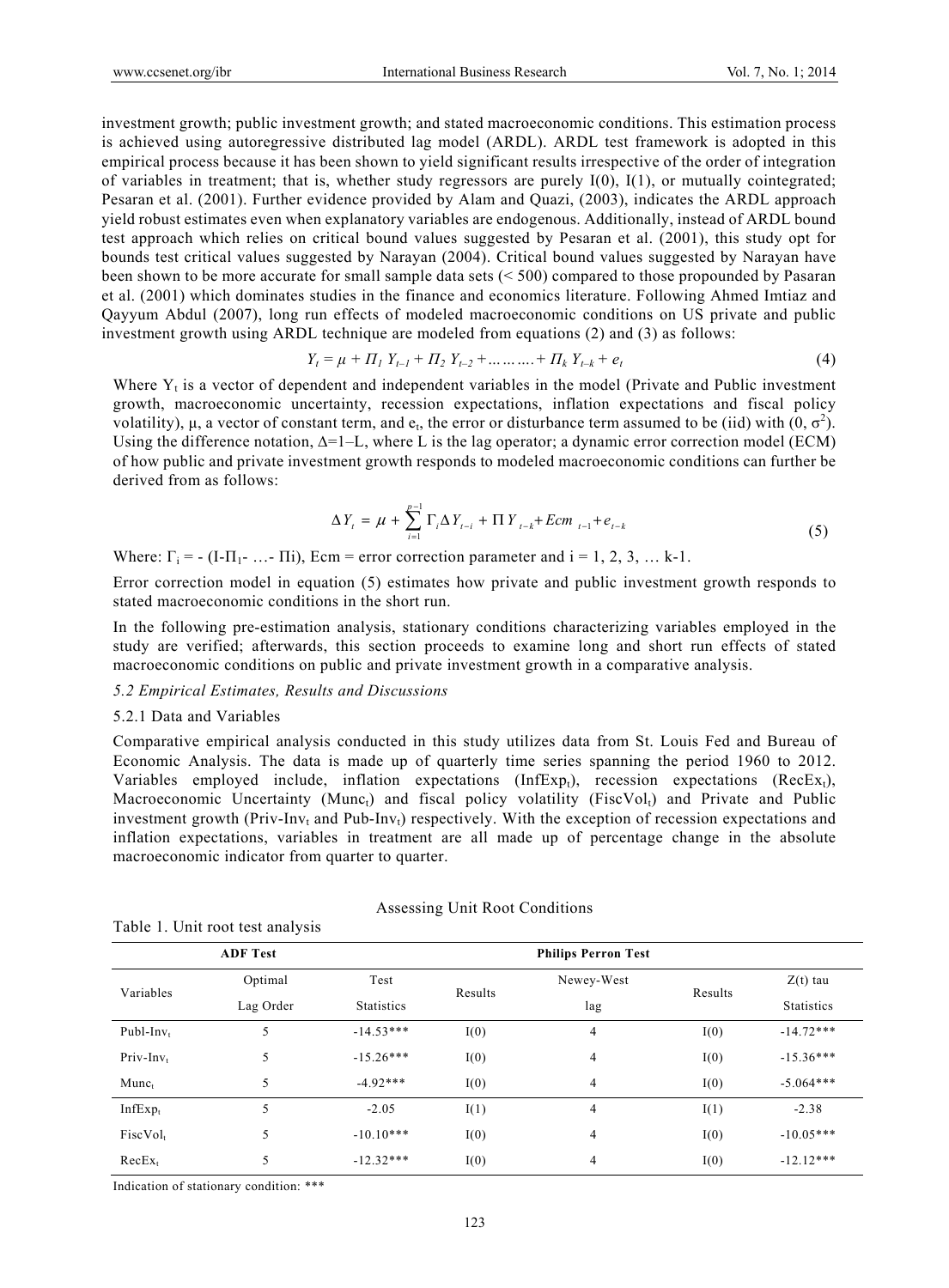# 5.2.2 Univariate Time Series Analysis (Unit Root Test)

Stationary conditions associated with variables employed in this study are verified using optimum lag order selected by Akaike Information Criterion (AIC). AIC test estimate suggests optimum lag order of 5 for the following unit root tests. Table 1 report unit root test for stationary conditions characterizing study variables using both the Augmented Dickey-Fuller test (ADF)-Dickey-Fuller (1981)) and the Phillip-Perron (1988) (PP) unit root tests procedures. Results reported in table 1 indicate employed variables are stationary with the exception of inflation expectations in both testing procedures.

## 5.2.3 Multivariate Cointegration Analysis

Multivariate cointegration analysis in this section precedes tests for short and long run dynamic relationships between modeled macroeconomic conditions and US Private and Public investment growth. This cointegration procedure test the hypothesis of no cointegration between Private investment growth; Public investment growth; and modeled macroeconomic conditions as specified earlier. These analyses are meant to verify existence of long run relationships between key dependent variables in this study, and modeled macroeconomic conditions. Estimation method adopted relies on ARDL-bound test approach to cointegration testing using F-test manipulation technique to make judgment on cointegrating conditions between variables in treatment. This cointegration technique utilizes critical bound values to determine relative cointegrating relationships between variables of interest. As indicated earlier, this study adopts critical bound values propounded by Narayan (2004). Using this technique, if computed or estimated F-test statistic is found to exceed adopted upper critical bound value, the null hypothesis of no cointegration between variables in treatment can be rejected; however, if computed F-test statistic falls below adopted lower bound value, the null hypothesis of no cointegrating relationship between tested variables cannot be rejected. If computed test statistic however, falls between the upper and the lower bound values, then no conclusive admission could be made about the relationship between variables in treatment. The following procedure test the hypothesis of an existence of k cointegration vector(s) against condition of no-existence of such vector(s) z. That is, existence of long run relationship between private investment growth, public investment growth and stated macroeconomic conditions. The following null hypothesis is thus tested:

$$
H_{o(k)}: rank\ (II) = k \tag{6}
$$

Against the alternative hypothesis

$$
H_{I(k)}: rank (\Pi) = z \tag{7}
$$

Tables 2 and 3 report test results verifying long run or cointegrating relationships between the two stated investment growth strands and key explanatory variables using the F-test technique. Test statistic values reported in both tables 2 and 3, that is (32.35 and 30.13 respectively) far exceeds upper critical bound values at 1%, 5% and 10% significance levels; consequently, the null hypothesis of no cointegration or long run relationship between US private and public investment growth and modeled explanatory variables can be rejected in support of significant long run relationship.

| <b>Test Statistics</b> | Value | Alpha Level | Lower Bound    | Upper Bound    |
|------------------------|-------|-------------|----------------|----------------|
|                        |       |             | Critical Value | Critical Value |
| F-Statistic            | 32.35 |             | I(0)           | I(1)           |
|                        |       | $1\%$       | 3.42           | 4.88           |
|                        |       | 5%          | 2.55           | 3.71           |
|                        |       | 10%         | 2.17           | 3.22           |

|  | Table 2. Bound test for cointegration (private investment growth) |  |  |  |  |
|--|-------------------------------------------------------------------|--|--|--|--|
|--|-------------------------------------------------------------------|--|--|--|--|

Critical values based on Bound Critical Values Propounded by Narayan (2004), Case II.  $(R^2=0.59)$ .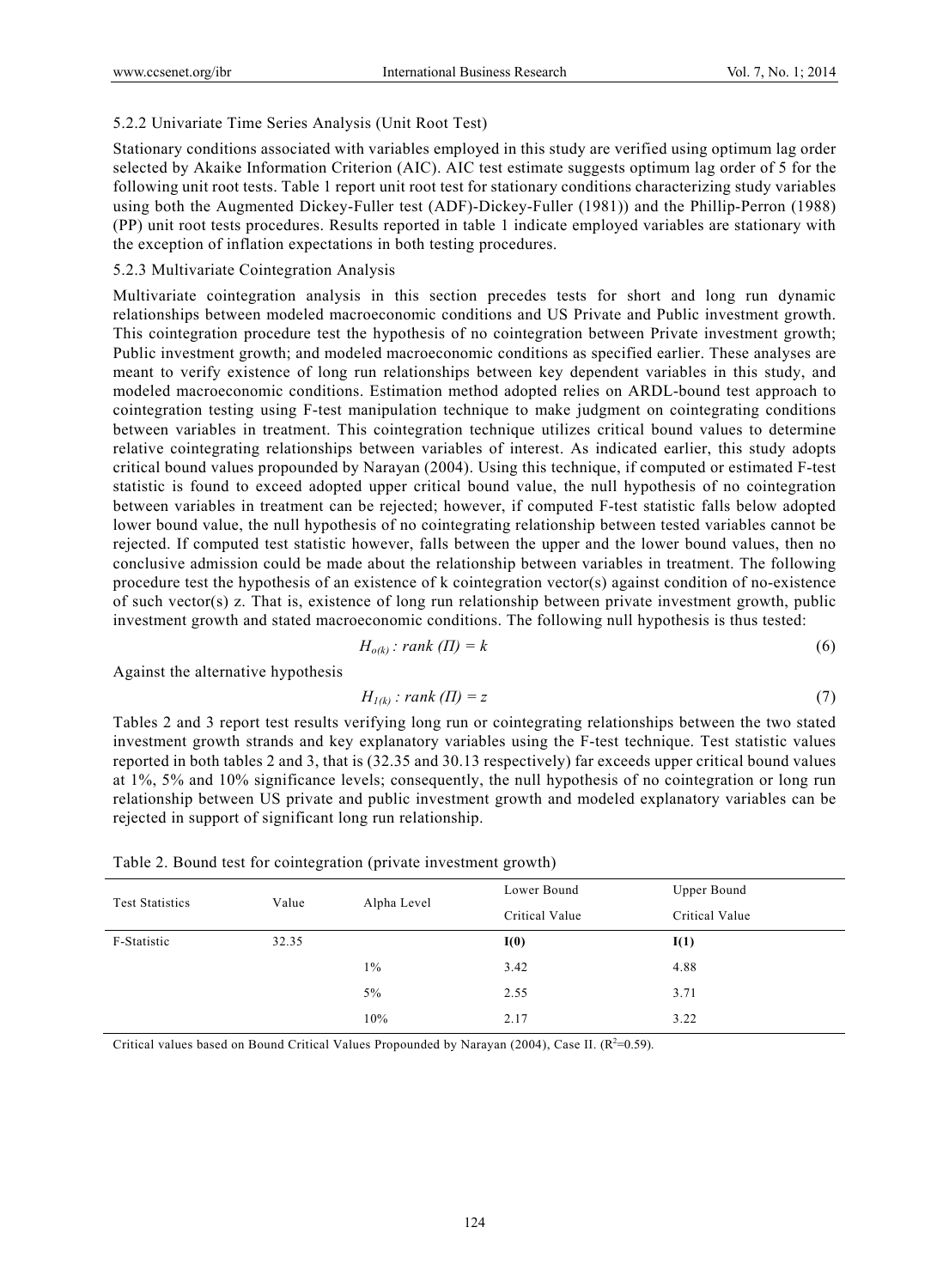|       |       | Lower Bound    | <b>Upper Bound</b> |
|-------|-------|----------------|--------------------|
|       |       | Critical Value | Critical Value     |
| 30.13 |       | I(0)           | I(1)               |
|       | $1\%$ | 3.42           | 4.88               |
|       | 5%    | 2.55           | 3.71               |
|       | 10%   | 2.17           | 3.22               |
|       | Value | Alpha Level    |                    |

|  | Table 3. Bound test for cointegration (Public Investment Growth) |  |  |  |
|--|------------------------------------------------------------------|--|--|--|
|--|------------------------------------------------------------------|--|--|--|

Critical values based on Bound Critical Values Propounded by Narayan (2004), Case II.  $(R^2=0.58)$ .

## **6. Empirical Results: Short and Long Run Relationships and Comparative Analysis**

#### *6.1 Short Run and Long Run Dynamics of Private and Public Investment Growth*

This section estimate and compare relative disparities in how modeled macroeconomic conditions already stated, impact US public and private investment growth. This analysis is accomplished through short and long run elasticity procedures through ARDL-Error Correction framework. The first step in this process involves estimating parsimonious private and public investment growth error correction model based on equation (5) after pre-estimation econometric conditions have been met. The second testing procedure based on equation (4), on the other hand, verifies how stated macroeconomic conditions influence public and private investment growth in the long run. With significant cointegration or long run relationship between US private and public investment growth; and modeled explanatory variables already established, an error correction model estimating how stated investment strands responds to modeled macroeconomic conditions in the short run is tested. Tables 4 and 5 present coefficient estimates of how modeled macroeconomic conditions influence private and public investment growth in the short run.

## *6.2 Short-Run Public Investment Growth and Macroeconomic Conditions*

Coefficient estimates reported in table 4 shows that with the exception of recession expectations or projected significant decline in economic activities, all modeled macroeconomic conditions tested are insignificant in explaining variability in public investment growth in the short run. These results suggest that, among the macroeconomic conditions tested, only recession expectations or impending decline in economic activity has some influence public investment growth. Recession expectations coefficient reported in table 4 however, suggest the condition rather tend to have positive impact on public investment growth; an outcome which is consistent to some extent with observed public investment behavior by federal and state governments. This result, thus, intimates that public investments (by the federal and local governments) are often made to either prevent substantial decline in economic activities or shore-up stagnating economic trend during periods of constrained economic performance. It further suggests that federal and state investment expenditures responds positively to projected or expected decline in economic activities all things being equal.

| <b>Variables</b> | <b>Public Investment</b> | <b>Standard</b> |
|------------------|--------------------------|-----------------|
|                  | Growth                   | Error           |
| ld. Munct        | $-0.1395$                | 0.3564          |
| ld. Inf $Exp_t$  | 0.0522                   | 0.8191          |
| ld. Fisc $Vol_t$ | 0.0199                   | 0.0171          |
| ld. $RecEx_t$    | $0.0515*$                | 0.0228          |
| $ECT_{t-1}$      | $-0.9955***$             | 0.0768          |
| Const            | 0.1429                   | 0.6152          |
|                  |                          |                 |

 $R^2 = 0.51$ .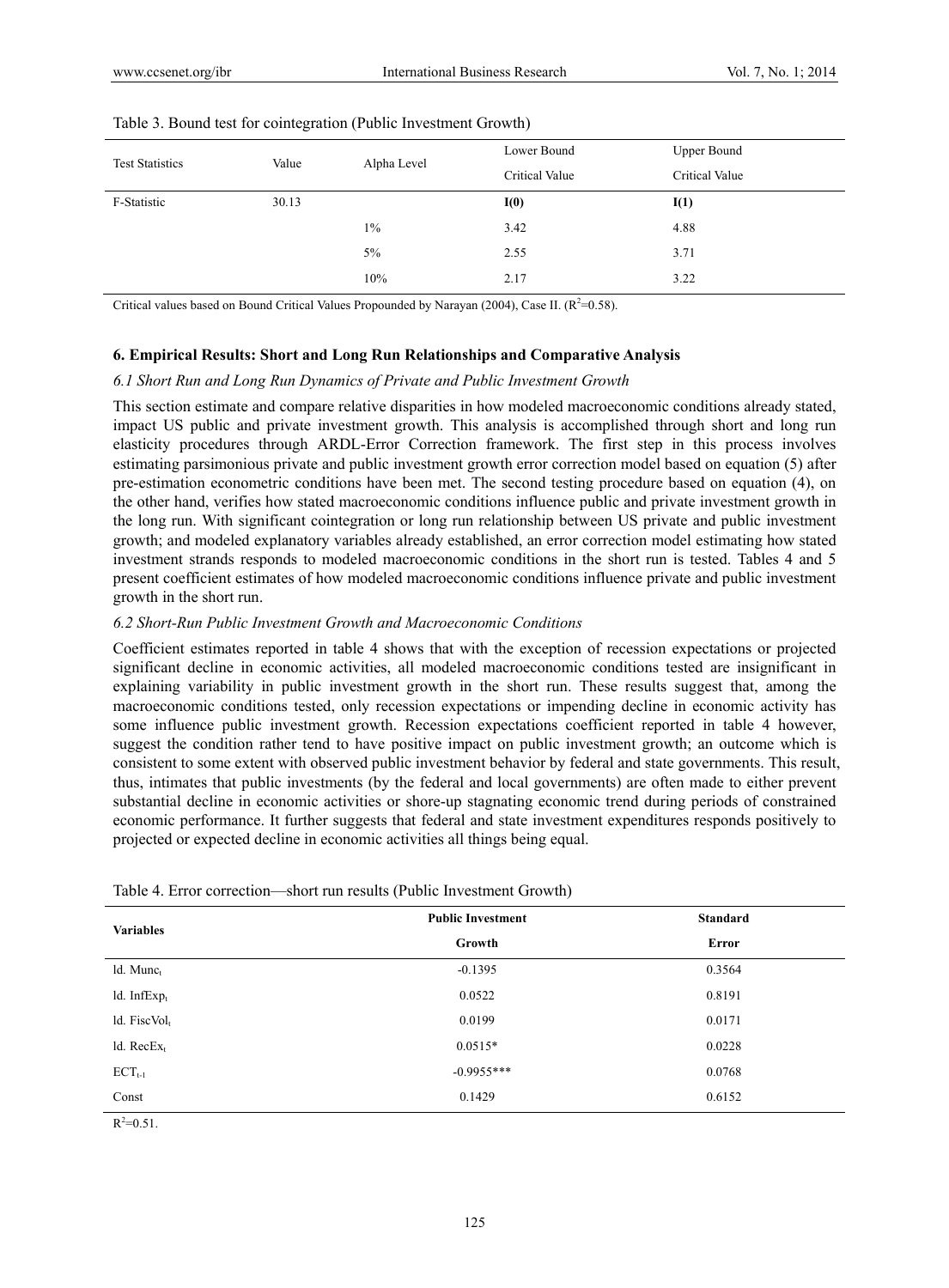## *6.3 Short-Run Private Investment Growth and Macroeconomic Conditions*

Empirical results reported in table 5 vary significantly from those presented in table 4. Reported coefficient estimates in this instance, suggests macroeconomic uncertainty and fiscal policy volatility have significant negative impact on US private investment growth in the short run. The results also show that in the short run, inflation and recession expectations have no statistically significant impact on private investment growth all things being equal; possibly due to lag period in how investors respond to such macroeconomic conditions. Among macroeconomic conditions tested, this study also finds that private investment growth respond more negatively to macroeconomic uncertainty than other variables found to be significant in explaining variability in private investment growth in the short run (i.e. fiscal policy volatility).

| <b>Variables</b> | <b>Private Investment Growth</b> | <b>Standard Error</b> |  |
|------------------|----------------------------------|-----------------------|--|
| $ld.$ Munc $t$   | $-7.2866***$                     | 2.0497                |  |
| ld. Inf $Exp_t$  | $-0.1499$                        | 2.9987                |  |
| ld. Fisc $Vol_t$ | $-0.1438*$                       | 0.0635                |  |
| ld. $RecEx_t$    | $-0.1273$                        | 0.0850                |  |
| $ECT_{t-1}$      | $-0.5208*$                       | 0.2831                |  |
| Const            | $-0.2375$                        | 1.6702                |  |
|                  |                                  |                       |  |

|  | Table 5. Error correction—short run results (Private Investment Growth) |
|--|-------------------------------------------------------------------------|
|  |                                                                         |

 $R^2 = 0.51$ .

## *6.4 Short Run Comparative Analysis*

Coefficient estimates of the relationship between stated dependent variables and modeled macroeconomic conditions reported in tables 4 and 5 have shown that US private and public investment growth respond to, or are impacted by varied macroeconomic conditions in the short run. The results also show that adverse macroeconomic conditions do not necessarily impact all investments strands (private and public) negatively in the short run as is ordinarily believed. This study for instance found that, public investment growth tends to trend positively with recession expectations; that is, anticipation of significant decline in economic activities in the short run. In other words, recession expectations rather enhance public investment growth. Additionally, the results further demonstrate that the two investment strands tested, may not always trend in the same direction in responds to a specific macroeconomic condition.

## *6.5 Long-Run Private and Public Investment Growth Dynamics—A comparative Analysis*

Results presented in table 6 illustrate effects of modeled macroeconomic conditions on US private and public investment growth in the long run. Reported coefficient estimates suggest that unlike conflicting short run relationships analyzed above, private and public investment growth components tested in this section tend to respond to similar adverse macroeconomic conditions. This study finds that among macroeconomic conditions tested; only macroeconomic uncertainty and recession expectations are significant in explaining variability in both US private and public investment growth in the long run. Reported estimates also show that whereas the two macroeconomic conditions tend to constrain private investment growth in the long run, recession expectation or anticipation of significant decline in economic activity rather augment or have positive impact on public investment growth in the long run; a condition which confirms similar outcome reported in earlier short run analysis. Comparatively, our results further suggest that effects of macroeconomic uncertainty and recession expectations on private investment growth tend to be more severe than effects on public investment growth. For instance, in table 6, a percentage growth in intensity in the two macroeconomic conditions in question, is found to have more significant impact on private investment growth than public investment growth. Coefficient estimates for private investment growth in this regard are significantly higher in absolute terms compared to those of public investment growth during periods of macroeconomic uncertainty and recession expectations. This comparative analysis further reinforce the view that private investment growth conditions are relatively more vulnerable to adverse macroeconomic conditions than public investment growth. It also supports the view that private investments react more significantly to prevailing macroeconomic conditions than public investments.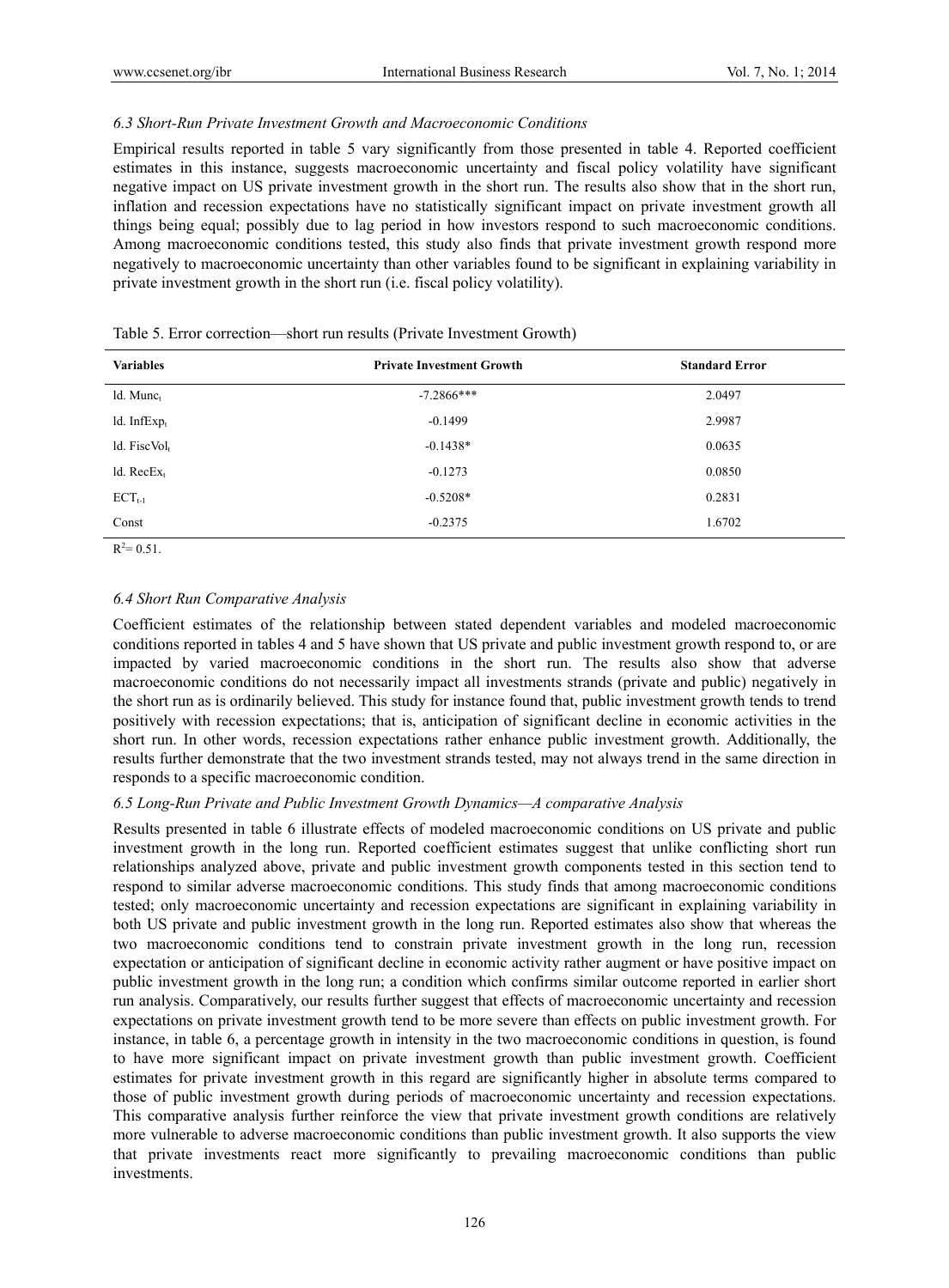|                  | $\scriptstyle{(1)}$             |                        |                     | (2)                              |                        |
|------------------|---------------------------------|------------------------|---------------------|----------------------------------|------------------------|
| <b>Variables</b> | <b>Public Investment Growth</b> | <b>Standard Errors</b> | <b>Variables</b>    | <b>Private Investment Growth</b> | <b>Standard Errors</b> |
| $1$ . Munc $1$   | $-0.6779*$                      | 0.3652                 | l.Munc <sub>t</sub> | $-3.8922**$                      | 1.2728                 |
| $1.$ Inf $Exp_t$ | $-0.0719$                       | 0.2034                 | l.InfExp.           | $-0.1104$                        | 0.7150                 |
| $1.$ Fisc $Volt$ | 0.0271                          | 0.0200                 | l.FiscVol.          | 0.0936                           | 0.0698                 |
| $1_{.}RecEx_{t}$ | $0.0530*$                       | 0.0291                 | l.RecEx.            | $-0.2775**$                      | 0.1050                 |
| Const            | .0153                           | 0.7521                 | Const               | 4.9322                           | 2.6476                 |

|  |  |  | Table 6. Effects of macroeconomic conditions on US private and public investment growth |  |
|--|--|--|-----------------------------------------------------------------------------------------|--|
|  |  |  |                                                                                         |  |

\*p<0.05, \*\* p<0.01, \*\*\* p<0.001 Levels of significance.

#### *6.6 Conclusions and Recommendations*

This study verified how private and public investment growth trends in US respond to specific macroeconomic conditions in a comparative analysis. Our results show that modeled macroeconomic conditions have much lower significant impact on public investment growth in the short run than private investment growth. This study also finds that macroeconomic uncertainty and recession expectations have significant impact on both public and private investment growth in the long run; and that the two macroeconomic conditions tend to constrain private investment growth more than public investment growth. Comparative analysis following the various estimates further indicate that contrary to some projections, recession expectations tend to rather have positive impact on public investment growth; but constrains or have significant negative impact on private investment growth. Estimated coefficients further suggest that private investment growth dynamics are more susceptible to adverse macroeconomic conditions than public investment growth. These reported differences in vulnerability to macroeconomic conditions between the two investment strands suggest that policies geared towards promoting sustained investment growth, and consequently economic growth, should address such unique features. Reported results further highlight the need for formulated policies to critically address private investment growth's vulnerability to prevailing or anticipated macroeconomic conditions such as those modeled in this study. It further calls for concerted efforts in formulating adaptive policies to deal with ever-evolving macroeconomic conditions since 'one-size fit all' type of investment oriented policies might not be effective in promoting holistic investment growth.

#### **References**

- Abaidoo, R., & Ofosuhene, K. D. (2013). Corporate Profit Growth, Macroeconomic Expectations and Fiscal Policy Volatility. *International Journal of Economics and Finance, 5*(8). http://dx.doi.org/10.5539/ijef.v5n8p25
- Ahmad, I., & Qayyum, A. (2009). Role of Public Expenditures and Macroeconomic Uncertainty in Determining Private Investment in Large Scale Manufacturing Sector of Pakistan. *International Research Journal of Finance and Economics*, *26*.
- Ahmad, I., & Qayyum, A. (2008). Effect of Government Spending and Macro-Economic Uncertainty on Private Investment in Services Sector: Evidence from Pakistan European Journal of Economics. *Finance And Administrative Sciences, 11.*
- Ahmed, I., & Qayyum, A. (2007). Do Public Expenditure and Macroeconomic Uncertainty matter to Private Investment Growth? Evidence from Pakistan. *The Pakistan Development Review, 46*(2), 145–161.
- Aizenman, J., & Marion, N. (1999). Volatility and Investment: Interpreting Evidence from Developing Countries. *Economica, 66*, 157–179. http://dx.doi.org/10.1111/1468-0335.00163
- Alam, M. I., & Quazi, R. M. (2003). Determinant of capital flight: An econometric case study of Bangladesh. *International Review of Applied Economics, 17*, 85–103. http://dx.doi.org/10.1080/713673164
- Armantier, O., Wändi, B. de B., Giorgio, T., Wilbert, Van Der Kl., & Basit, Z. (2011). *Inflation Expectations and Behavior: Do Survey Respondents Act on their Beliefs?* Federal Reserve Bank of New York Staff Reports, no. 509, August 2011.
- Asante, Y. (2000). *Determinants of Private Investment Behavior.*
- Bernanke, B. S. (1983). Irreversibility, Uncertainty, and Cyclical Investment. *Quarterly Journal of Economics,*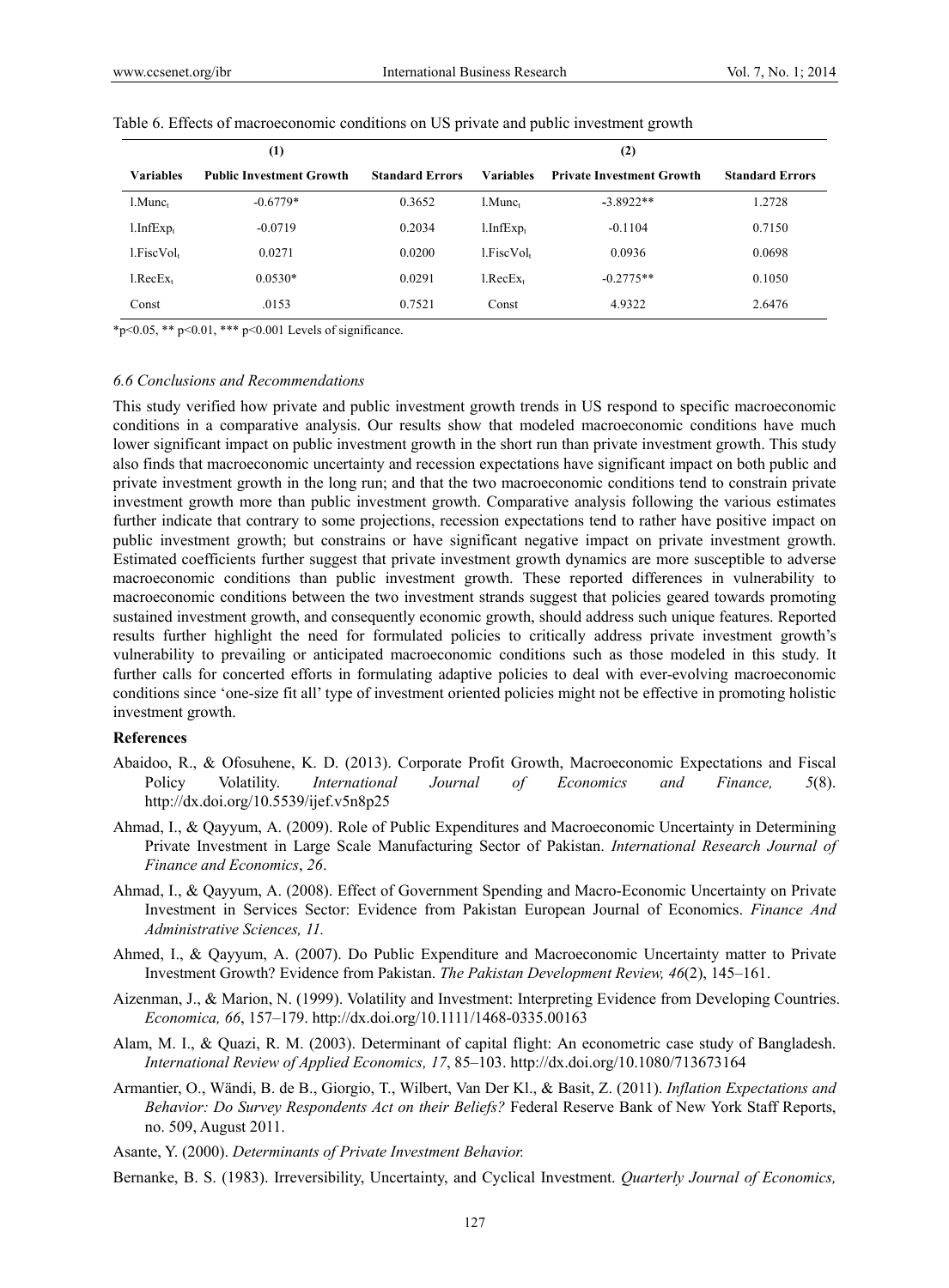85–106. http://dx.doi.org/10.2307/1885568

- Bernanke, B. (2004). *The Economic Outlook and Monetary Policy*. Speech at the Bond Market Association Annual Meeting, New York.
- Bloom, N., Bond, S., & Reenen, J. V. (2007). Uncertainty and Investment Dynamics. *Review of Economic Studies, 74*, 391–415. http://dx.doi.org/10.1111/j.1467-937X.2007.00426.x
- Chen, Y. F., & Michael, F. (2003). *Option Value, Policy Uncertainty, and the Foreign Direct Investment Decision.*  HWWA Discussion Paper No. 234.
- Chhibber, A., & Dailami, M. (1990). *Fiscal Policy and Private Investment in Developing Countries: Some Recent Evidence on Key Selected Issues.* The World Bank, Policy, Research and External Affairs, Working Papers in Development Economics, WPS 559.
- Chirinko, R. S. (1993). Business Fixed Investment Spending: Modeling Strategies, Empirical Results, and Policy Implications. *Journal of Economic Literature, 31*, 1875–1911.
- Dickey, D., & Fuller, W. (1981). Likelihood ratio statistics for autoregressive time series with a unit root. *Econometrica, 49*, 1057–1072. http://dx.doi.org/10.2307/1912517
- Escaleras, M., & Thomakos, D. (2008). Exchange rate uncertainty, sociopolitical instability and private investment: empirical evidence from Latin America. *Review of Development Economics, 12*(2), 372– 385. http://dx.doi.org/10.1111/j.1467-9361.2007.00378.x
- Federer, J. (1993). The Impact of Uncertainty on Aggregate Investment Spending. *Journal of Money, Credit and Banking, 25*, 30–48. http://dx.doi.org/10.2307/2077818
- Galí, J., & Perotti, R. (2003). Fiscal policy and monetary integration in Europe. *Economic Policy*, October, 533–572. http://dx.doi.org/10.1111/1468-0327.00115\_1
- Hausmann, R., & Michael, G. (1995). *Macroeconomic Volatility in Latin America: Causes, Consequences, and Policies to Assure Stability.* Unpublished manuscript, Inter-American Development Bank, Washington, D.C.
- John, M. (1961). Rational Expectations and the Theory of Price Movements. *Econo-metrica, 29*(July), 315– 335. http://dx.doi.org/10.2307/1909635
- Jorgenson, D. (1963). Capital Theory and Investment Behavior. *American Economic Review, 53*, 247–259.
- Le Quan, V. (2004). Political and Economic Determinants of Private Investment Growth. *Journal of International Development J. Int. Dev*, *16*, 589–604. http://dx.doi.org/10.1002/jid.1109
- Moguillansky, G. (2002). Investment and Financial Volatility in Latin America. *CEPAL Review, 77*, 45–63.
- Narayan, P. K. (2004). *Reformulating critical values for the bounds F-statistics approach to cointegration: An application to the tourism demand model for Fiji.* Department of Economics Discussion Papers, No. 02/04, Monash University, Melbourne.
- Ndikumana, L. (2005). *Can Macroeconomic Policy Stimulate Private Investment in South Africa? New Insights from Aggregate and Manufacturing Sector-level Evidence.* Working Paper, Political Economy Research Institute (PERI), 106.
- Pesaran, M. H., Shin, Y. C., & Smith, R. (2001). Bounds testing approaches to the analysis of level relationships. *Journal of Applied Econometrics, 16*, 289–326. http://dx.doi.org/10.1002/jae.616
- Phillips, P. C. B. (1988). Regression theory for near-integrated time series. *Econometrica, 56*, 1021–1043. http://dx.doi.org/10.2307/1911357
- Sargent, T. J. (1993). *Bounded Rationality in Macroeconomics*. Oxford: Oxford University Press.
- Servén, L. (1998). *Macroeconomic Uncertainty and Private Investment in LDCs: An Empirical Investigation.*
- Tobin, J. (1969). A General Equilibrium Approach to Monetary Theory. *Journal of Money, Credit, and Banking, 1*, 15–29. http://dx.doi.org/10.2307/1991374
- Turrini, A. (2004). Public Investment and the EU Fiscal Framework. *European Commission, Directorate-General for Economic and Financial Affairs, Economic Papers*, *202.*
- Välilä, T., & Mehrotra, A. (2005). *Evolution and Determinants of Public Investment in Europe.* European Investment Bank, Economic and Financial Report 2005/01.